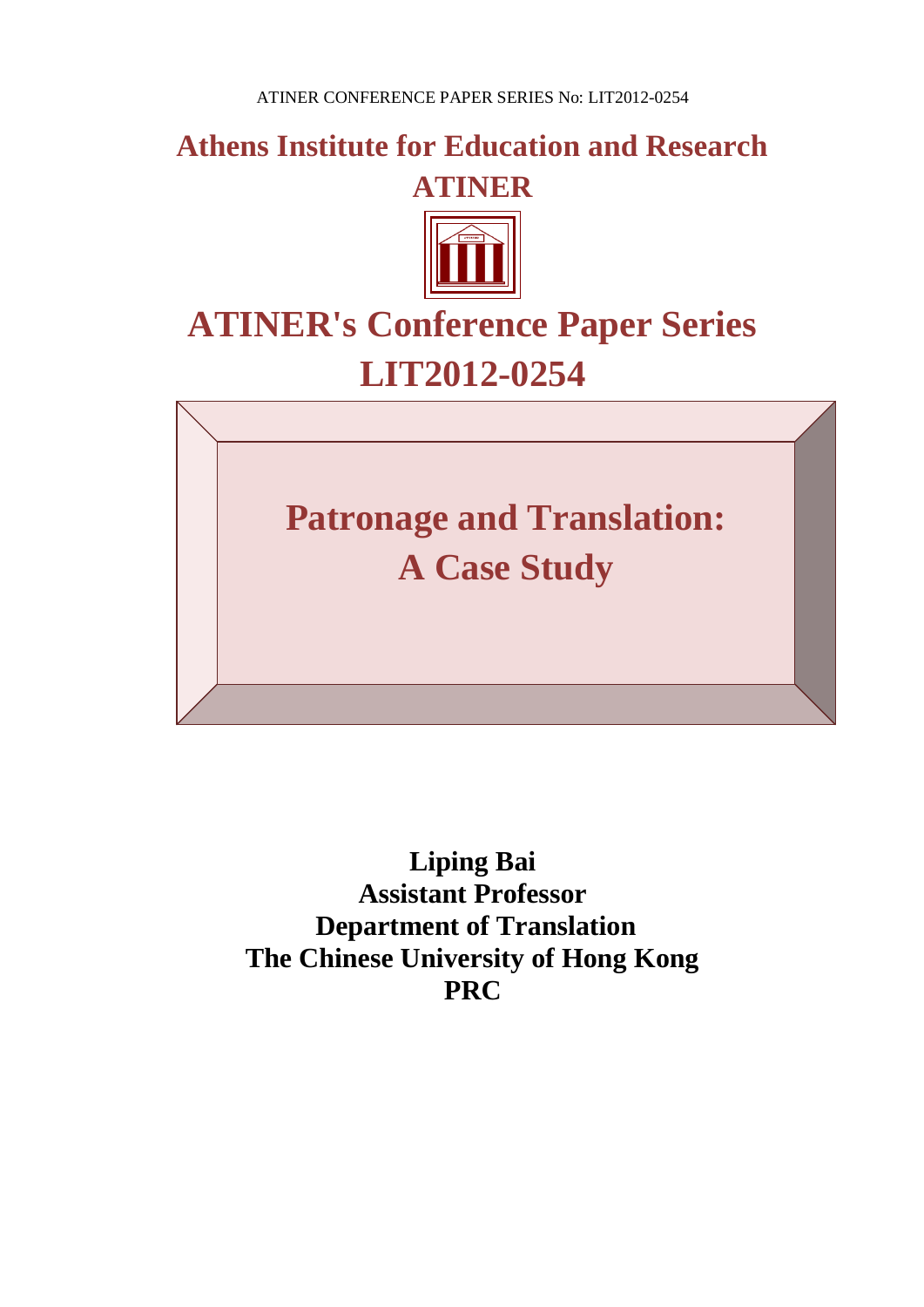Athens Institute for Education and Research 8 Valaoritou Street, Kolonaki, 10671 Athens, Greece Tel: + 30 210 3634210 Fax: + 30 210 3634209 Email: info@atiner.gr URL: www.atiner.gr URL Conference Papers Series: www.atiner.gr/papers.htm

Printed in Athens, Greece by the Athens Institute for Education and Research. All rights reserved. Reproduction is allowed for non-commercial purposes if the source is fully acknowledged.

> ISSN **2241-2891** 19/09/2012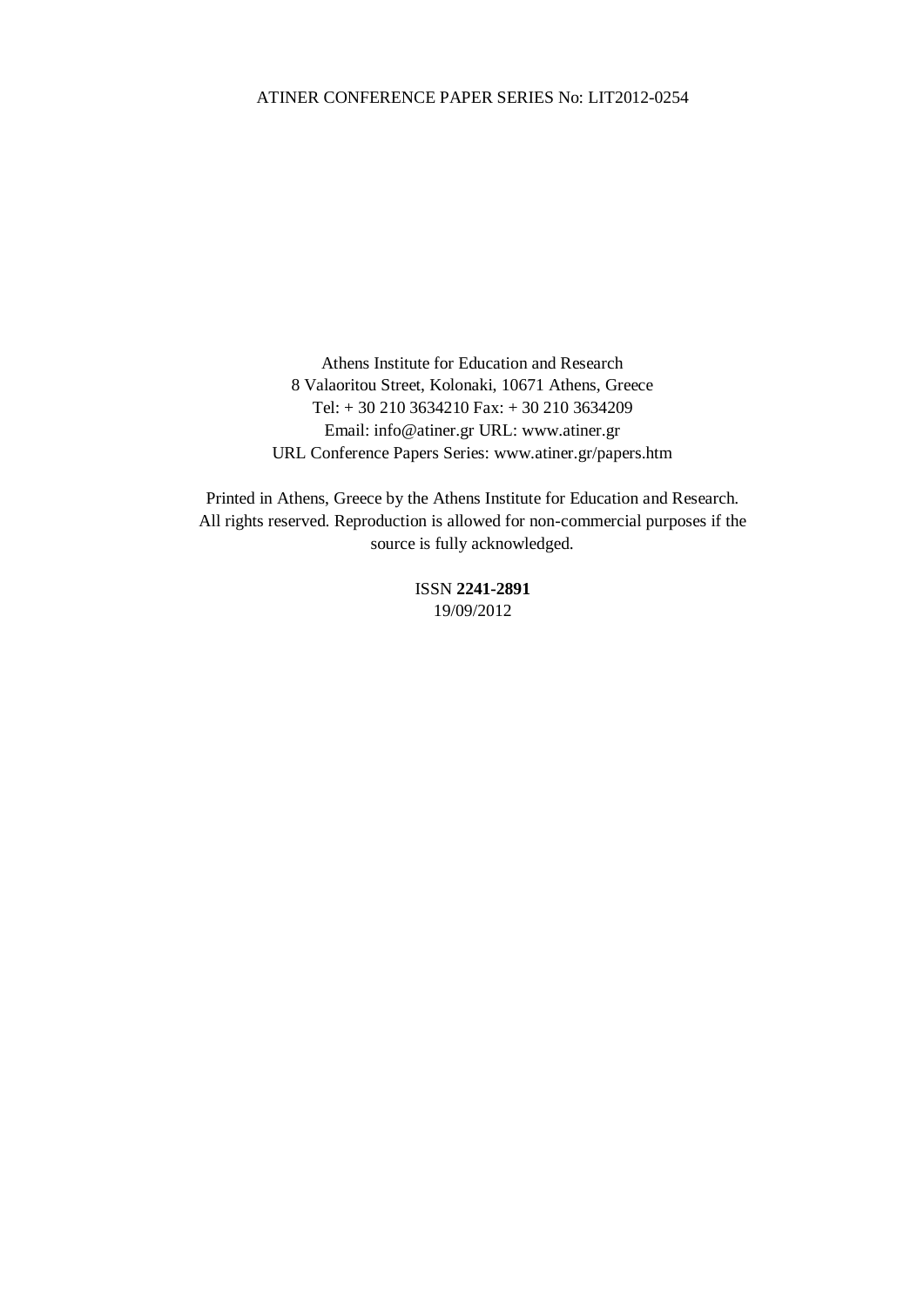# An Introduction to ATINER's Conference Paper Series

ATINER started to publish this conference papers series in 2012. It includes only the papers submitted for publication after they were presented at one of the conferences organized by our Institute every year. The papers published in the series have not been refereed and are published as they were submitted by the author. The series serves two purposes. First, we want to disseminate the information as fast as possible. Second, by doing so, the authors can receive comments useful to revise their papers before they are considered for publication in one of ATINER's books, following our standard procedures of a blind review.

Dr. Gregory T. Papanikos President Athens Institute for Education and Research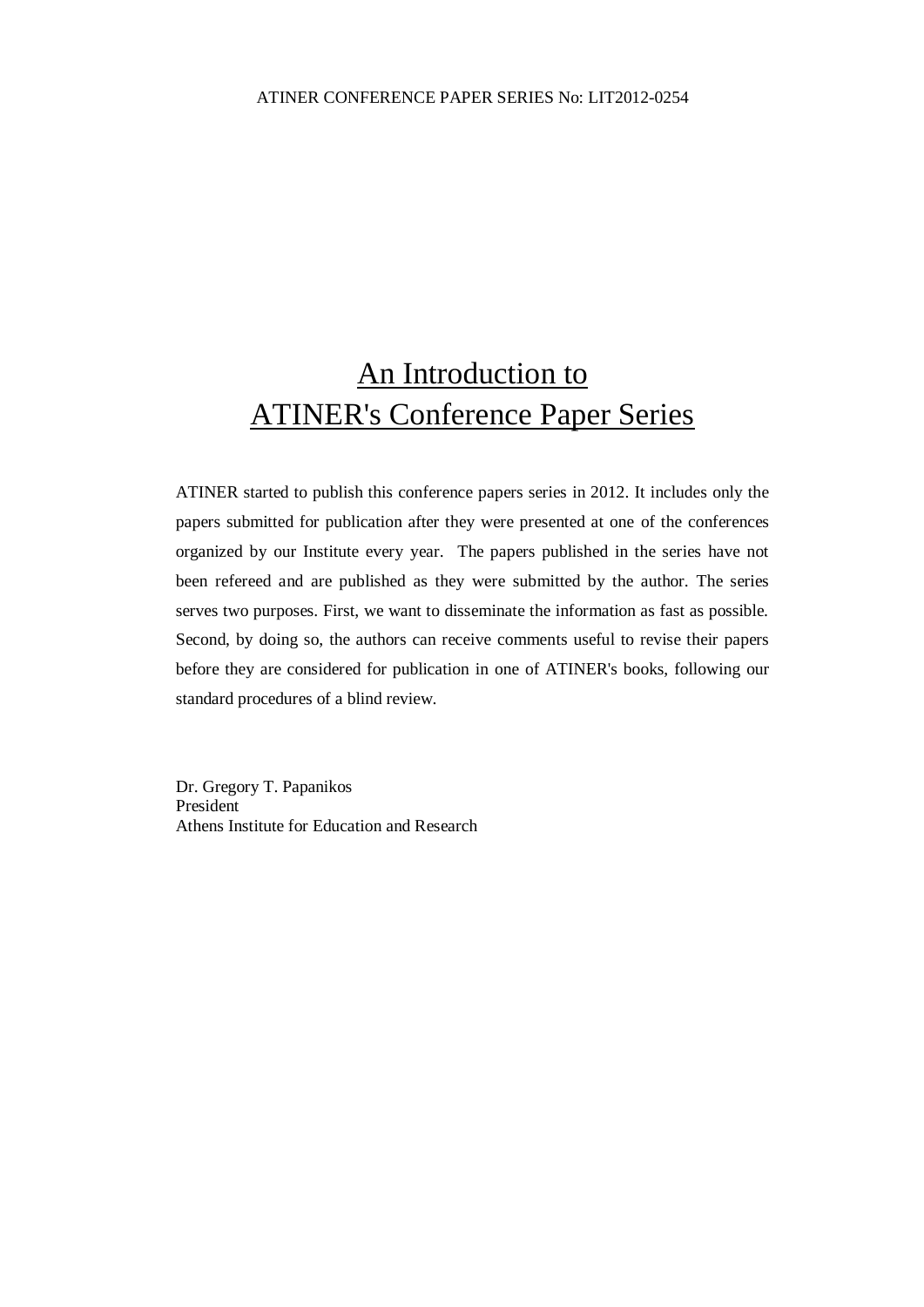This paper should be cited as follows:

**Bai, L.** (2012) **"Patronage and Translation: A Case Study"** Athens: ATINER'S Conference Paper Series, No: LIT2012-0254.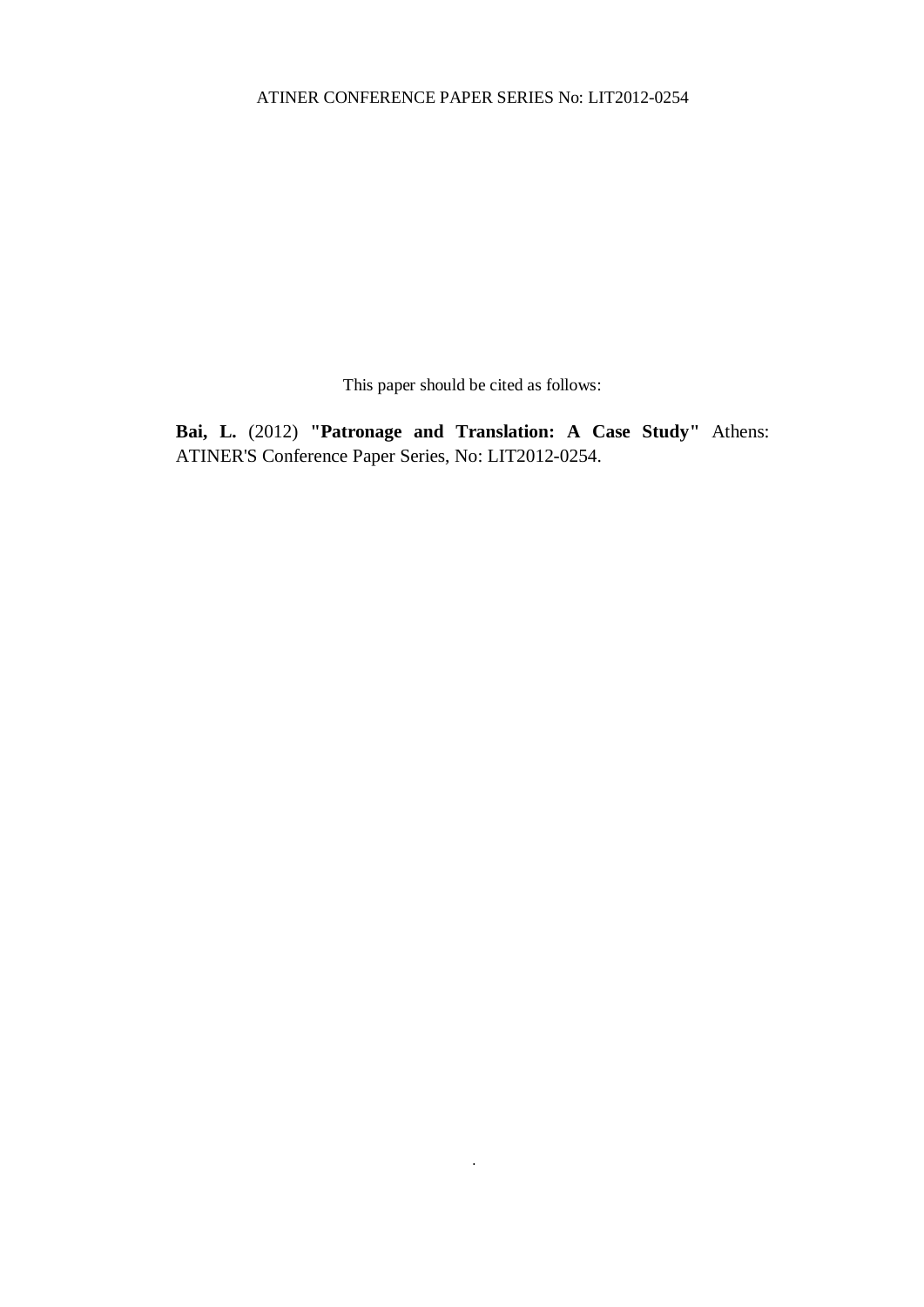## **Patronage and Translation: A Case Study**

# **Liping Bai Assistant Professor Department of Translation The Chinese University of Hong Kong PRC**

#### **Abstract**

Patronage is an important social and literary phenomenon widely discussed in various fields of humanities and social sciences. This article mainly discusses the relationship between patronage and translation through a case study in twentieth-century China. The article reveals the prior function of a patron, i.e. to support instead of hindering the work of a translator, and demonstrates that a patron-translator relationship can be a harmonious collaboration, especially when the translator and his/her patron share some common principles and purposes. In the field of translation studies, patronage thus could be understood as the action of persons or organizations that offer financial support or use their influence to advance a translation activity.

#### **Contact Information of Corresponding author:**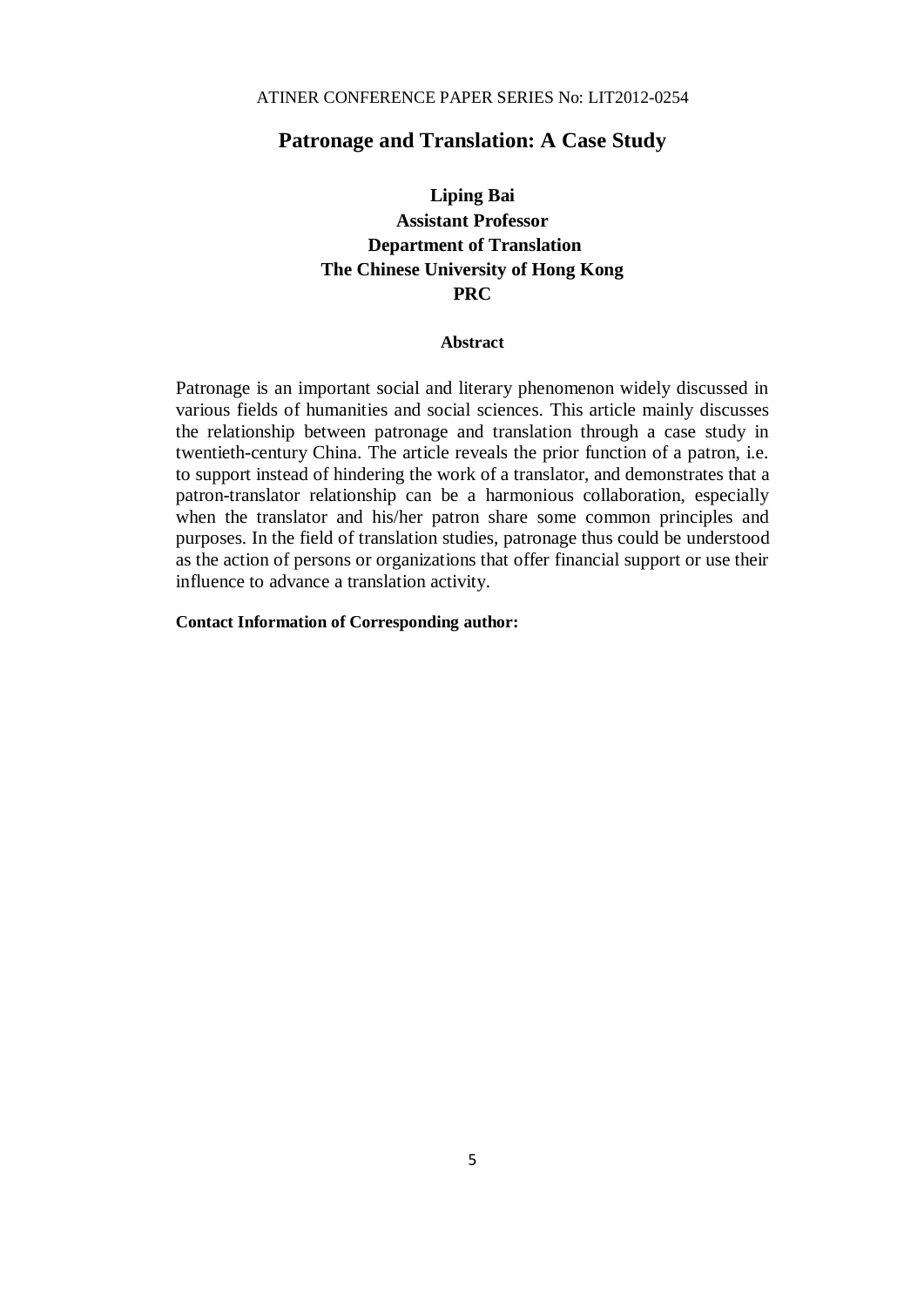#### **Introduction and literature review on patronage**

There is no denying that patronage is a very important social and literary phenomenon widely discussed in various fields of humanities and social sciences. For instance, Lytle considers that 'lay patronage was a permanent feature of English society', and 'new patronage' was 'a practical necessity for English religion' (Lytle, 1981:111). Elizabeth I, for instance, inherited from her father and grandfather a tradition of literary patronage, within which, the Prince had the obligation to support writers, poets or scholars, and the latter were encouraged to espouse the policies of the country or engage in literary activities which could benefit the kingdom. For such service, they could get royal positions or other rewards. Thus, patronage was considered 'an instrument for the formation and direction of public opinion' (Rosenberg, 1955:1).

 With a wide range of meanings throughout the Western history, the word 'patronage' may have manifold definitions depending on its application in different fields of study. For instance, in the medieval church, patronage refers to the person who had the right to nominate a parish clergyman. In political science, it refers to 'the power and the acknowledged right of a political authority to appoint people to positions of responsibility following its own opinion, preference or interest' (Bogdanor, 1991:423). At one footnote, when comparing patronage and preferment, Freedman points out that 'patronage refers to appointments of government jobs as a reward for political support…'  $\prod_{1}^{1}$ (Freedman, 1994:2)

In the field of literary and translation studies, it is Lefevere who consciously theorizes patronage in the literary system, but he is not the first scholar who embarks on this issue in the field of literature. In Rosenberg's work *Leicester: Patron of Letters* (1955) the author studies the relationships between Robert Dudley, Earl of Leicester and his protégés—who were historians, or scholars, or translators, or Puritans—during the  $16<sup>th</sup>$  century England. There is a whole chapter attributed to the discussion of the relationship between Leicester, the patron, and the translators like Arthur Golding, Sir Thomas North, James Sanforde, George Gascoigne, William Blandie, Robert Peterson, Timothe Kendall, etc. (Rosenberg, 1955:152-183) In Bennett's *English Books and Readers 1475 to 1557* (1952), *English Books and Readers 1558 to 1603* (1965), and *English Books and Readers 1603 to 1640*  (1970), which are also a source of references of Lefevere's discussions, there are independent chapters ('Patronage' and 'Translations and translators') dealing with the issues about patronage as well as the relationship between patrons and translations/translators (see Bennett, 1952:40-53, 152-177; 1965:30-55, 87-111; 23-39, 67-77).

Lefevere holds that there are two factors that may ensure 'the literary system does not fall too far out of step with the other subsystems society

1

<sup>&</sup>lt;sup>1</sup>In *Brewer's Politics: a Phrase and Fable Dictionary*, patronage is similarly defined as 'the use of political power to allocate jobs to supporters and relatives, frequently in return for political loyalty of hard cash' (Comfort, 1993:444).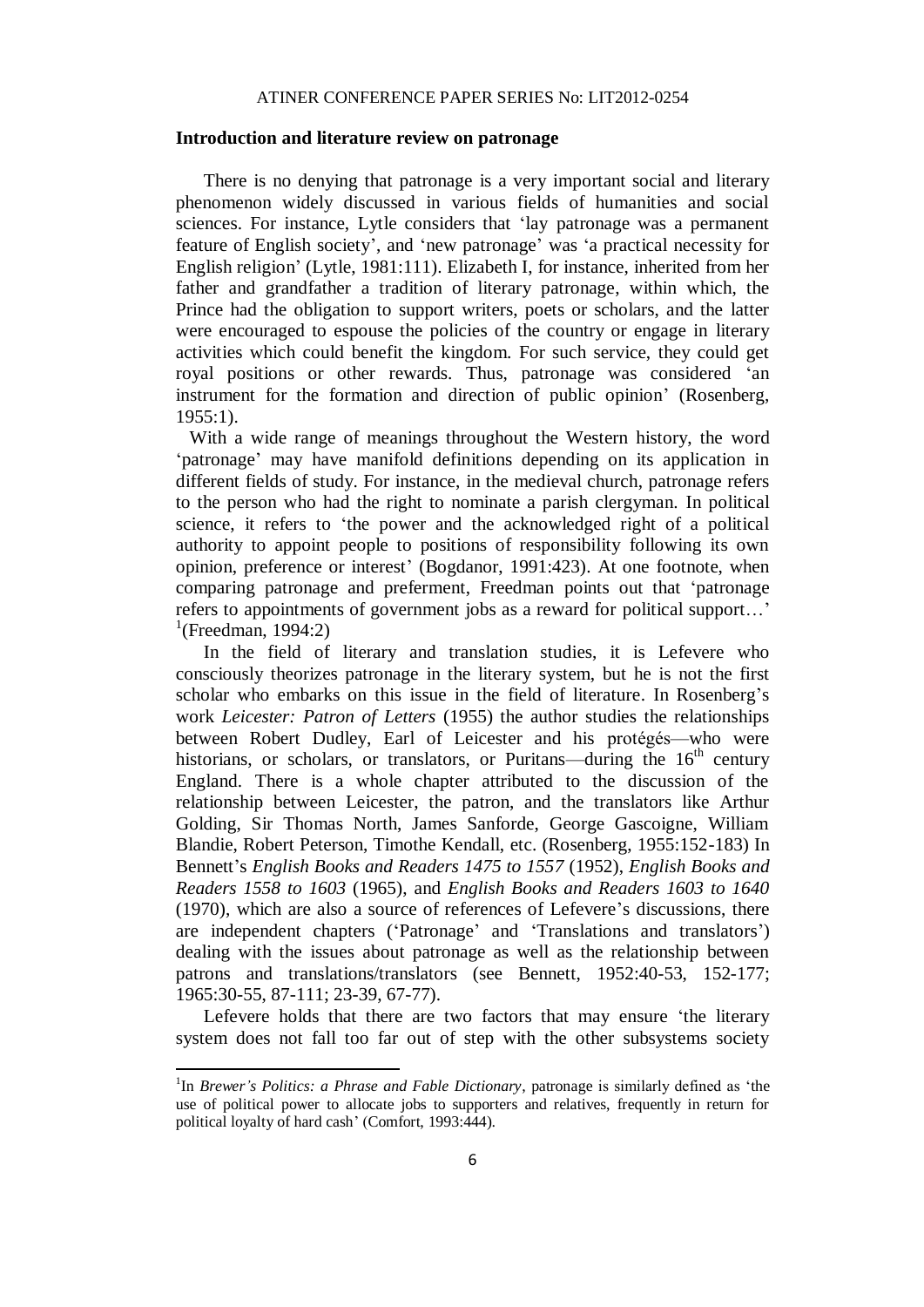consists of': the first is represented by the professionals, such as teachers, critics, reviewers, and translators, who would repress certain works which are opposed to the dominant concepts about literature; and the second is called 'patronage', which Lefevere considers as 'something like powers (persons, institutions) that can further or hinder the reading, writing, and rewriting of literature'. (Lefevere, 1992a:14-15) Lefevere further clarifies three elements of patronage: namely the ideological constraint, economic provision and social status. If the three components are all dependent on one patron, this type is called undifferentiated patronage; otherwise it is a differentiated one. (*ibid.*:16- 17) Both persons and institutions with power can act as patrons, who can either support or hinder a translation activity. The definition of patronage here, in effect, is not Lefevere's earliest one. In his 1984 article entitled 'The Structure in the Dialect of Men Interpreted', he thus explicates patronage:

Some people who play a part both in the literary system and in its environment, the culture at large, act as patrons, and it should be stressed that the word has both positive and negative connotations. A 'patron' is any kind of force that can be influential in encouraging and propagating, but also in discouraging, censoring and destroying works of literature. Patrons can be individuals, and they come most readily to mind in this guise: we think of Maecenas, or Louis XIV, or the Chinese emperor, or the Sultan. But they can also be institutions, such as the Roman Catholic Church, the Communist Party, the BBC. (Lefevere, 1984:92)

This earlier explanation about patronage is similar to the later one and underlines the connotation of patronage, that is, it could be either positive or negative. It is worth noticing that, in Lefevere's 1984 definition, he uses 'force' whereas 'power' in the 1992 interpretation. He points out that it is important to understand the term 'power' in 'the Foucaultian sense', 'not just, or even primarily, as a repressive force' (Lefevere, 1992a:15).

One of the significant features of Foucault's idea on power is his emphasis on its productive nature. For him, power is productive, and this assertion marks a distinction to the negative conception of power manifested in radical and Marxist writing, 'where power is seen as repressing, constraining, distorting, and so on' (Philp, 1983:35). In Foucault's works, we may find such vehement remarks on the negative interpretation of power, 'We must cease once and for all to describe the effects of power in negative terms: it "excludes", it "represses", it "censors", it "abstracts", it "masks", it "conceals". In fact, power produces; it produces reality; it produces domains of objects and rituals of truth' (Foucault 1979:194). But in Lefevere's work patronage is considered as a 'control factor' (1992a:15) and we may find such words as 'hinder', 'discouraging', 'censoring', and 'destroying' about patronage, which could obviously give the negative impression of a patron. In one of his early articles, he says all writing of literature is under "two constraints', one of which is patronage (Lefevere, 1985:232); in the chapter entitled 'The Power of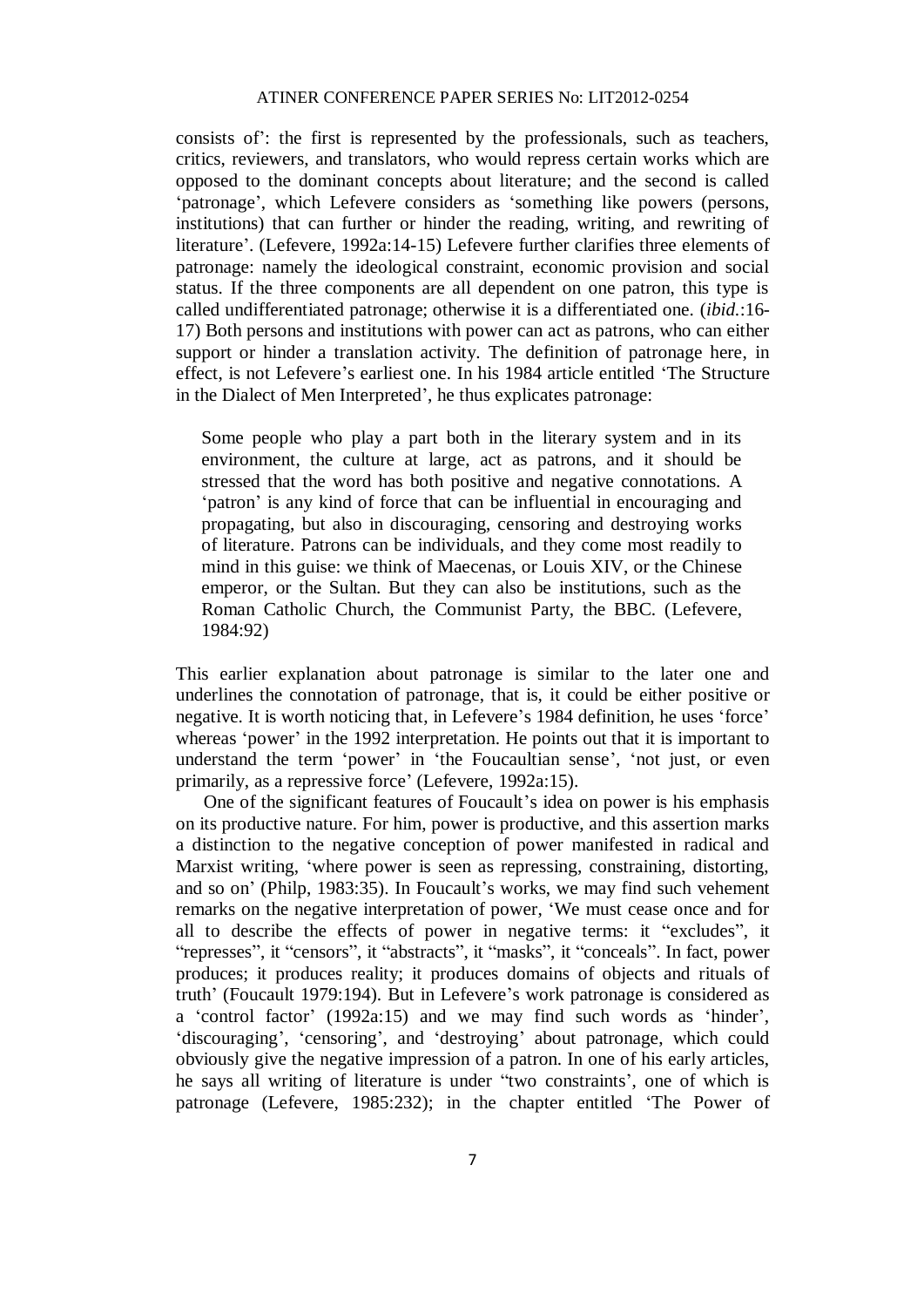Patronage' in his book *Translation/History/Culture*, he began with this statement on the restrictions exerted by patrons upon translators: 'Translators tend to have relatively little freedom in their dealing with patrons, at least if they want to have their translations published' (Lefevere, 1992b:19).

Lefevere's seemingly ambivalent definition on patronage may give rise to the following questions: if a person/institution does not support, but only 'hinders', or 'discourages', or 'censors', or 'destroys' the translation/translating, can he/she/it be considered a patron of this translator? If a person/institution supports first, but later 'hinders' the translation, can he/she/it still be a patron? If so, why does a translator seek such a patron who 'hinders' his translation activity? What is the prior function of a patron? We could further ask: How close is the relationship between a patron and a translator? How is it different from an employer-employee relationship? What extent of independence or freedom does a translator have?

Let us consider the original meaning of the word 'patron' first. In fact, the English term 'patron' directly follows the Latin word *patronus* in the meaning 'protector' and 'defender'. According to *Oxford English Dictionary*, the word 'patronage' has the meanings like 'the action of a patron in using money or influence to advance the interests of a person, cause, art, etc.', 'protection, defence', 'justification, support; advocacy' (Simpson *et al*, 2008). And the word 'patron' refers to 'a person standing in a role of oversight, protection, or sponsorship to another' (Simpson *et al*, 2008). In Gundersheimer's article 'Patronage in the Renaissance: An Exploratory Approach', he says, 'Patronage, broadly defined as "the action of a patron in supporting, encouraging, or countenancing a person, institution, work, art, etc." has been clearly established as one of the dominant social processes of pre-industrial Europe.' (Gundersheimer, 1981:3) Kent & Simons consider that 'all would agree with' this assertion (Kent & Simons 1987:1). The definition quoted is not made by Gundersheimer, but is from *The Oxford Universal Dictionary* (1955:1449). This definition has no much difference from that given in *Oxford English Dictionary* as mentioned above. All these definitions contain rather positive significance! The patron may have influence to hinder an activity or prevent someone from doing something, but according to the definition provided here, we may find that to hinder is not its original meaning.

In practice, we may find many cases that translators are generally strongly supported by their patrons either economically or spiritually or ideologically. In the following, we will analyze a translation activity in the twentieth-century China and explore the patron-translator relationship between Liang Shiqiu 梁實秋 (1903-1987) and Hu Shi 胡適 (1891-1962), two prominent literary figures in Chinese intellectual history, and hopefully it can shed some light on at least part, if not all, of the above questions.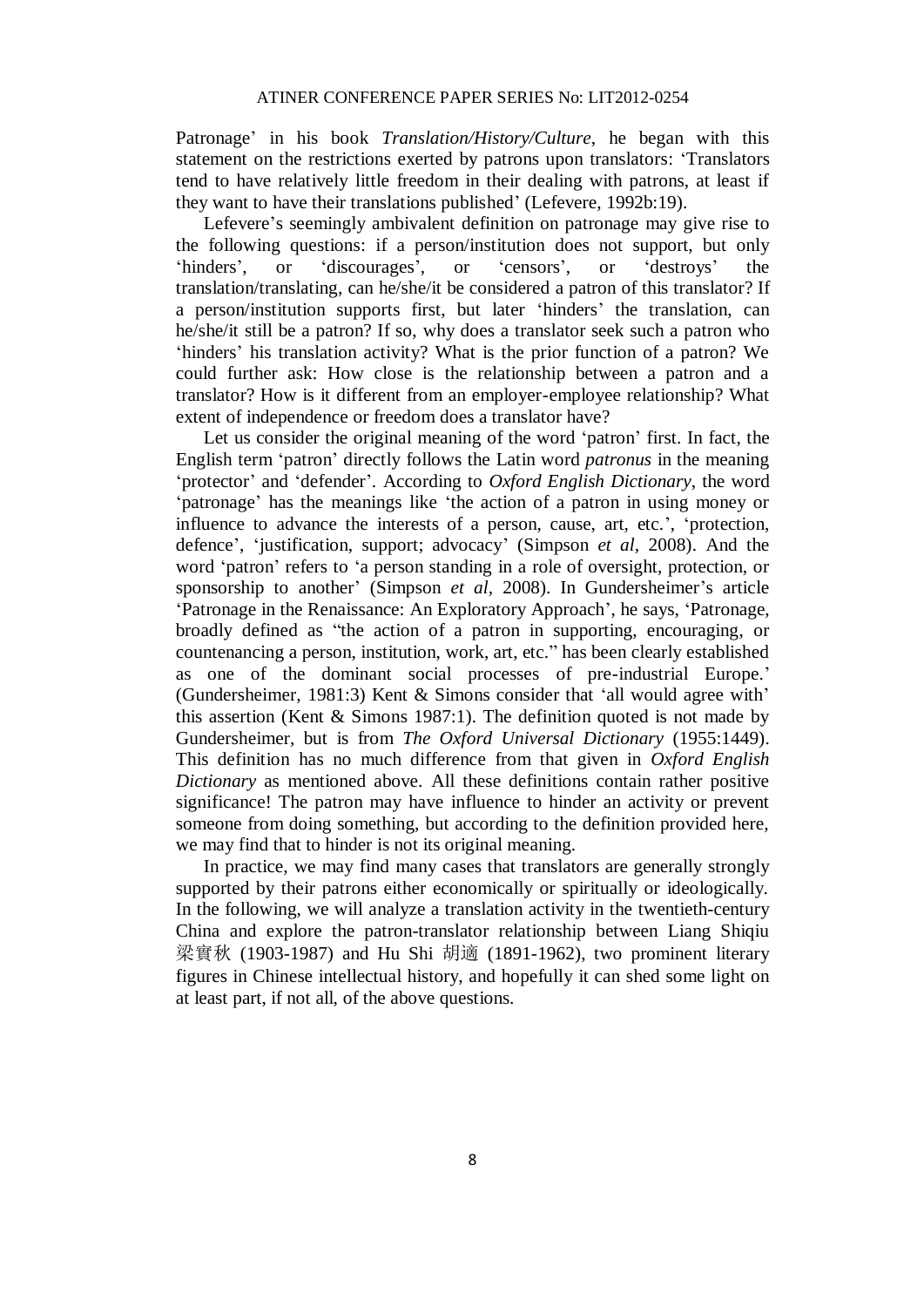### **A case study on the patron-translator relationship<sup>1</sup>**

Liang Shiqiu was an important writer, critic, lexicographer and translator in modern China. He is the first Chinese translator who finished the rendition of the complete works of Shakespeare. When talking about his translation of Shakespeare, another more important literary figure must be mentioned, that is, Hu Shi, without whose initiation and support Liang would not have started this gargantuan task. Besides his numerous articles and translations, Hu Shi was also a man with 'power' both inside and outside the academia at his time: he was one of the advocates and leaders of New Culture Movement and was remembered as one of the most prominent and influential intellectuals in modern China. He was a professor at Peking University, and also took the presidency of this renowned university (1946—1948); in addition he also took other positions like Ambassador to United States (1938—1942) and President of the Academia Sinica in Taipei (1958—1962).

An institution was also related to Liang's translation of Shakespeare, namely, China Foundation for the Promotion of Education and Culture中華教育文化基金董事會 (hereafter 'The China Foundation'). The China Foundation was established in 1924 with the purpose to distribute the proceeds of the Second Remission of the Boxer Indemnity to promote education and culture, and later in 1927 the Translation and Compilation Committee 編譯委員會was founded. (Compiling Committee of Education Chronicle of the Ministry of Education, 1948:1568, 1573) In 1930, Hu took up the post of Chairman of the Committee, under which Liang started this Shakespeare project.

The China Foundation had ample fund. For example, in 1930, the year when Hu assumed the position of Chairman, the Foundation received an amount of 1,432,808 dollars of Boxer Indemnity and 486,913 dollars of other income. (Wang, 1974:326) It was only in 1942 during the Sino-Japanese War that a shortage of income brought the work in the Translation and Compilation Committee to an end. (Compiling Committee of Education Chronicle of the Ministry of Education, 1948:1573) The sufficient fund, at least in the 1930s, ensured that some translation projects including the translation of Shakespeare could be carried out.

#### *Hu as the initiator of Liang's translation of Shakespeare*

It took more than thirty years (1931-1967) for Liang to finish the translation of Shakespeare. It can be said that there would not be Liang's Shakespeare had it not been for Hu's support and 'enthusiastic initiation' (Liang, 1970:98).

When Hu took up the post of Chairman of the Translation and Compilation Committee of the Board of Directors of the China Foundation, the translation of the complete works of Shakespeare was only one of his ambitious plans. Hu's New Culture Movement had greatly shattered the status of the old literary forms; now it was time to construct a new paradigm of literature. It was greatly

**.** 

 $1$  This part has referred to the Chinese article of Bai (2001).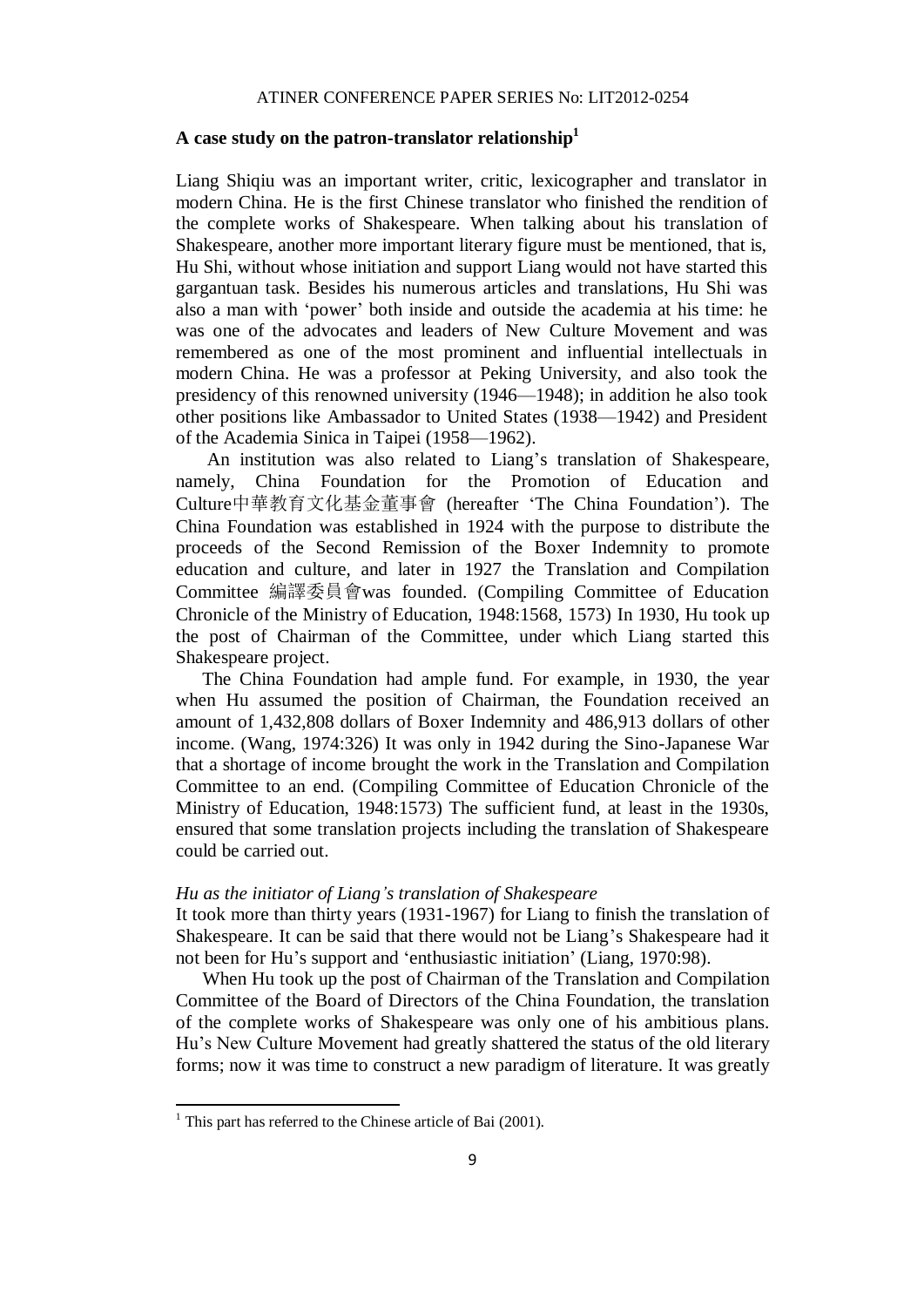important to imbibe nourishment and introduce new literary styles from the outside world; thus translation played an essential role during this period. For Hu, one of the most important things was to translate the first-class works from the West, among which Shakespeare was the nonpareil. A considerable number of translations, including Francis Bacon's *Novum Organum*, René Descartes' *Discourse on Method*, a number of Greek tragedies, the works of Thomas Hardy, Conrad and Dumas fils, and many others like *Robinson Crusoe, the Travels of Marco Polo,* were arranged by this Committee and subsequently got published by the Commercial Press.

In the mail to Liang dated on December 23 1930, Hu informed him that he had officially taken the position at the Translation and Compilation Committee and would like to invite Wen Yiduo 聞一多 (1899-1946), Chen Tongbo 陳通伯 (1896—1970), Xu Zhimo 徐志摩 (1897-1931), Ye Gongchao 葉公超 (1904—1981) and Liang, all of whom were important intellectuals in the twentieth-century China, to discuss the translation of the complete works of Shakespeare. Hu considered that the most important issue was to decide on the type of language to use in the translation, and suggested that they could do experiment first, that is, Wen and Xu try verse and Chen and Liang try prose. After the experiment, they would decide whether to use prose or both prose and verse. Payment was also mentioned in Hu's mail: Hu was optimistic about the sell of the translation and offered the translators the highest rate of payment. (Liang, 1970:94)

Two months later, Hu worked out a more detailed plan about the translation project, including translation procedures, allocations, payment, translation style, as well as translation strategies, which was explicated in Hu's next mail to Liang dated on February 25 1931. The plan was made carefully through discussions between Hu and Liang, Ye and Xu; a *Tentative Arrangement for the Translation of the Complete Works of Shakespeare*, which was made by Liang with Hu's slight modification, was proposed; and a translation Committee for translating Shakespeare was formed by Wen, Liang, Chen, Ye and Xu with Wen as the Chairman. It was tentatively scheduled that the translation be finished within five years with each translator finishing one play in about half a year. Within the Committee, the translators would have close cooperation with each other. After each play was translated, it would be circulated among the other four members for proofreading, and annual meetings were also suggested to be held during the summer vacation to exchange views and discuss translation problems.

The translation style and strategies were also stipulated. It was recommended on the whole to use rhythmic prose to translate. To difficult passages, it was suggested to provide detailed footnotes. For the sake of uniformity, translators were required to submit a list of transliterations of proper names so that one of the members could standardize them. Translations done by those other than the Committee members could also be accepted on condition that they met the standards. The payment for the translation was also arranged in detail including payment for the translation, books and other miscellaneous expenses; and before translating, the translators could get a sum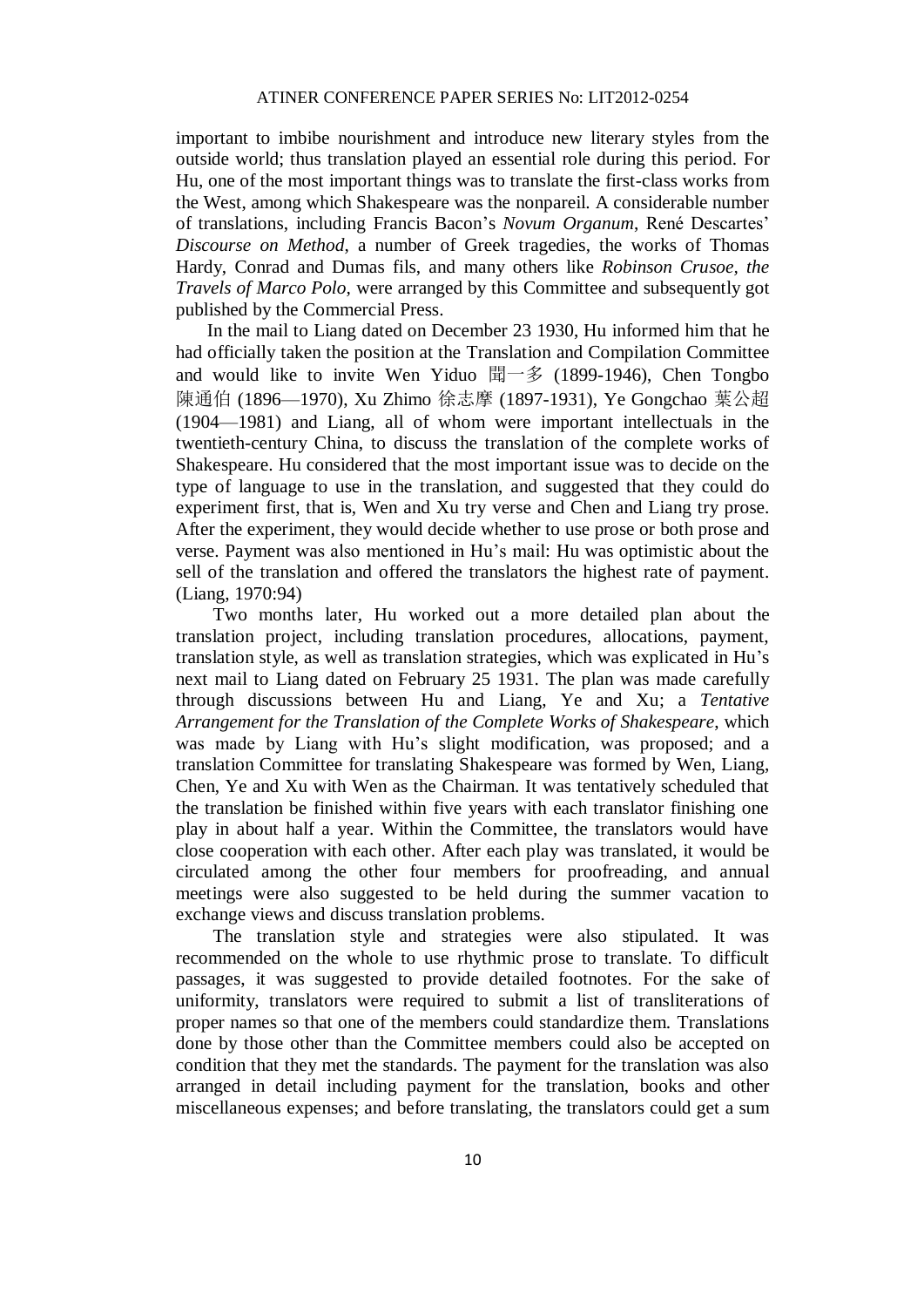of advanced payment. It was provisionally suggested that at first Xu translate *Romeo and Juliet*, Ye *Merchant of Venice*, Chen *As You Like It*, Wen *Hamlet*, and Liang *Macbeth*. (Liang, 1970:96-97)

 From the above analysis, we may see that Hu as well as the Translation Committee of the Board of Directors of the China Foundation acted as the initiator and patron of this translation project. But unfortunately only Liang took this arduous task and the other four did not take part for various reasons. In the 1930s, Translation and Compilation Committee had sent seven plays translated by Liang to the Commercial Press for publication, namely, *Hamlet* (1936)*, Macbeth* (1936)*, King Lear* (1936)*, Othello* (1936)*, the Merchant of Venice* (1936)*, As you like it* (1936), and *The Tempest* (1937); and Liang himself sent *The Twelfth Night* directly to Commercial Press and had it published in 1939. During the process of Liang's translation, he also received Hu's guidance. For example, in his mail to Liang dated on April 11 1936, Hu forwarded him the questions raised by one of the editors for his reference (see Liang, 1970:108).

When the Sino-Japanese War broke out, the work of the Translation Committee had to come to an end, but Liang still got Hu's encouragement and spiritual support. When they later met in Taiwan, Hu encouraged Liang to finish translating the complete works of Shakespeare, and said he would hold a grand banquet when Liang finished this project. (Liang, 1989a:20)

#### *The consensus between Liang and Hu in terms of translation strategies*

Liang's translation methods are concisely enumerated in the *Foreword* to his version of *The Complete Works of Shakespeare*. Liang pointed out that his translation was mainly in *baihua* 白話 (vernacular Chinese) prose, but the rhymed parts and episodes were translated into rhymed language; as for the parts which were difficult to understand, he would make notes to elucidate when necessary; and he would also provide annotations when it was not possible to translate some puns and allusions. (Liang, 1979:1) Here we could find a consensus between Liang and Hu in terms of the means to translate.

While Hu's mail to Liang on December 23 1930 proposed to have experiments first before they decided whether to use prose throughout or both prose and verse, the *Tentative Arrangement for the Translation of the Complete Works of Shakespeare* did not specify what kind of literary style they should follow, but suggested rhythmic prose. It can be said that Liang's use of prose to translate is the result of the experiment suggested by Hu.

As one of the leaders in New Culture Movement, Hu was the person who strongly advocated the use of *baihua*, instead of *wenyan*, in literary works. Since 1917, Hu published a series of articles—e.g. 'Wenxue gailiang chuyi' 文學改良芻議 [Tentative Suggestions for a Reform of Literature] in the journal *Xin Qingnian* 新青年 [New Youth] — to promote the use of *baihua* in literary works. In terms of using *baihua* or *wenyan*, Liang stood at Hu's side. For example, he said it was a pity that the *Critical Review* employed *wenyan* at the time when *baihua* was widely used as the use of *wenyan* could cause misunderstandings among readers thus hindering the dissemination of Babbitt's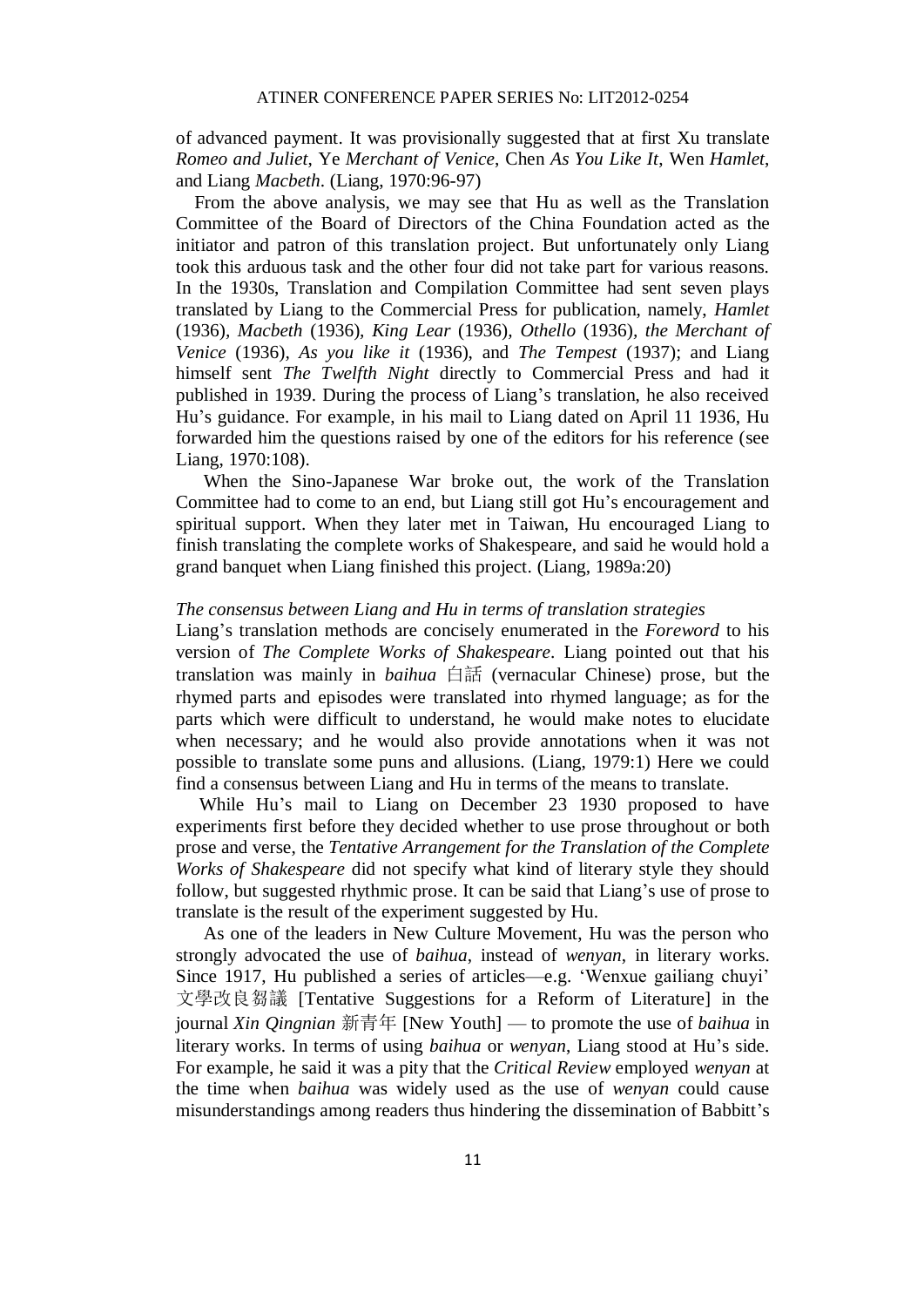thoughts in China. (Liang, 1977:2) Liang was more than a translator; he was also an independent professional; his preference to *baihua* was definitely not out of the pressure from Hu, but due to his own free will. It is not Hu who chose him, rather, they chose each other for there was a mutual understanding or rapport between them though certain difference inevitably existed.

The *Tentative Arrangement for the Translation of the Complete Works of Shakespeare* stipulated that detailed footnotes should be added for difficult passages; and in Liang's *Foreword* we may see that he also emphasized this point. When Liang recalled the process of translating, he said that among the earlier translations, there were fewer footnotes, yet more and more in the later ones. It was because of Hu's suggestion and encouragement to add annotations that he also became more attentive to providing detailed footnotes in his translation. (Liang, 1970:110) There are both advantages and disadvantages of certain translation methods and a translator generally had only one choice, which could be made not solely by the translator, nor solely by the patron, but through negotiation between both parties— it may not necessarily be the Hobson's choice offered by the patron.

Liang was also one of the influential literati in the  $20<sup>th</sup>$  century and did not rely on Hu solely either ideologically or economically. Both Liang and Hu were initiators of the literary monthly *Crescent Moon Monthly*新月, of which Liang was one of the Chief-editors and Hu the *de facto* leader though his name did not appear in the editorial board, thus both of them were generally taken as chief members of the *Crescent Moon School* 新月派, a literary school in the  $1920<sup>th</sup>$  and  $1930<sup>th</sup>$  China. Both strongly criticized the Government at that time (e.g. they wrote many articles to denounce autocracy and advocate democracy in *Crescent Moon Monthly* and other publications), and both were animadverted by some common adversaries. In terms of economic factor, although Liang got translation fee from Hu's Translation and Compilation Committee, it was surely not his major source of income. Liang as a translator did retain considerable freedom and independence, which, he considered, was inherited from Hu – he once said that he appreciated a word Hu said very much, that is, 'The lions and tigers forever walk alone, whereas only foxes and dogs gather in a horde!' (Liang, 1989b: 105). Liang definitely was not a fox that needed the protection from a big tiger like Hu, but with the latter's initiation, support and encouragement, the Shakespeare translation project became possible and fruitful and such a Herculean task was eventually finished in 1967.

#### **Conclusion: Patronage, a 'Productive Network'**

It is no doubt that Hu acted as Liang's patron in this Shakespeare project, at least in the 1930s, although this is by no means a sort of undifferentiated patronage. This is also a case in which the patron at the same time was one of the most influential professionals during that period. Hu initiated, encouraged and strongly supported Liang's translation, and we cannot associate such terms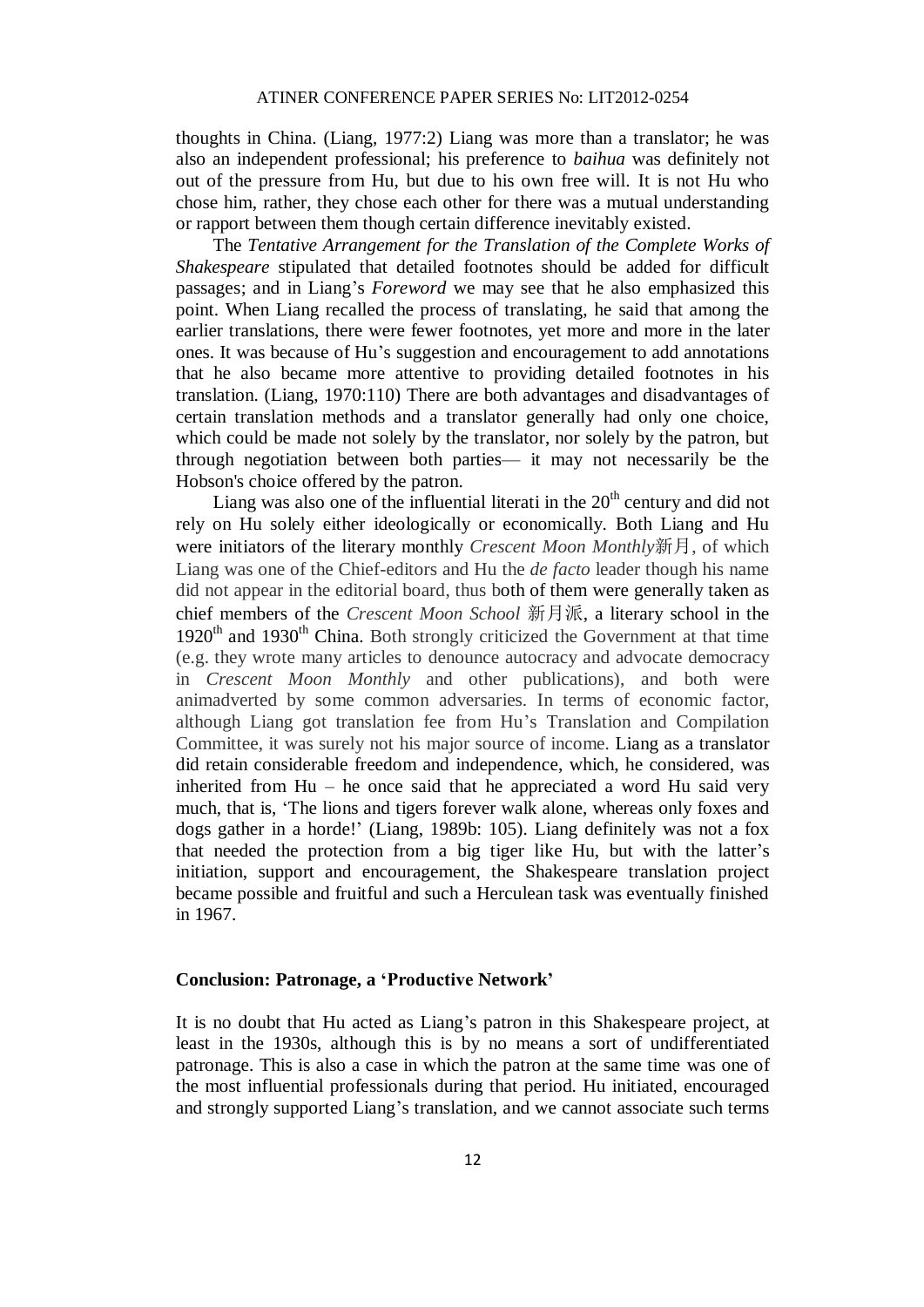as 'hinder', or 'discourage', or 'censor', or 'destroy' with the patron-translator relationship between them.

A patron is a person or organization which may have some privilege, but it does not mean that such a person or organization is necessarily a patron. In the 1920s and 1930s, there were also some very prominent people, like Lu Xun, or Qu Qiubai 瞿秋白 (1899—1935), who were definitely not Liang's patrons as there were sharp differences between them in terms of various issues concerning literature, translation, and politics. If a person 'hinders', or 'discourages', or 'censors', or 'destroys' a translator's work, this person, more often than not, is not his/her patron; of course, this person can be a patron within another parallel patronage system, within which, he/she supports instead of hindering another translation activity. If the translator is unfortunately under an unfavorable patron, most probably, if circumstances permit, he/she will try to find another one who really encourages and supports his/her work. It is true that a person or institution can support a writer or translator; he/it also has the potential to suppress a writer or translator. But in the latter case, more often than not, he/it might not be considered as a patron any more.

Of course, there are cases that when a patron is unsatisfied with the translator, the former could hinder the latter's translating. But under such circumstances, the translator could make some adjustments or amendments and thus could get the latter's support again. Otherwise, there could be a deterioration of the relationship, which is doomed to be broken. Yet under such circumstances, the translator, more often than not, could have the right to find a new patron.

The existence of patronage is due to an inequality of resources between translators and their patrons. Patrons are generally in a position to have more material/spiritual resources, which translators generally do not have direct access to. Translators, on the other hand, provide their translations, or even bring reputation to their patrons and in this way patrons could acquire even more resources. There could be a win-win patron-translator relationship benefiting both parties.

From the case of Liang and Hu, we find a harmonious relationship, even like that between friends, though Hu enjoyed more fame and prestige. There were also cases when friendship could be involved in a translator-patron relationship in history; for instance, during the Renaissance, a friend could be a patron, and friendship was 'both a fundamental value and an essential social relationship' (Lytle, 1987:47). If the translator's principles in life or translation *per se* are similar to those of the patron, and both parties can be on good terms with each other — this could be an ideal form of translator-patron relationship, a kind of collaboration to reach a common goal.

The study indicates that, at least under differentiated patronage, the translator-patron relationship is a loose one. It is not an employer-employee relationship and is established voluntarily and may also end in the same way, and a translator oftentimes could have the freedom to choose or not to choose a patron. Hu originally invited five translators to translate Shakespeare collectively, yet none but Liang accepted the invitation. Liang, like many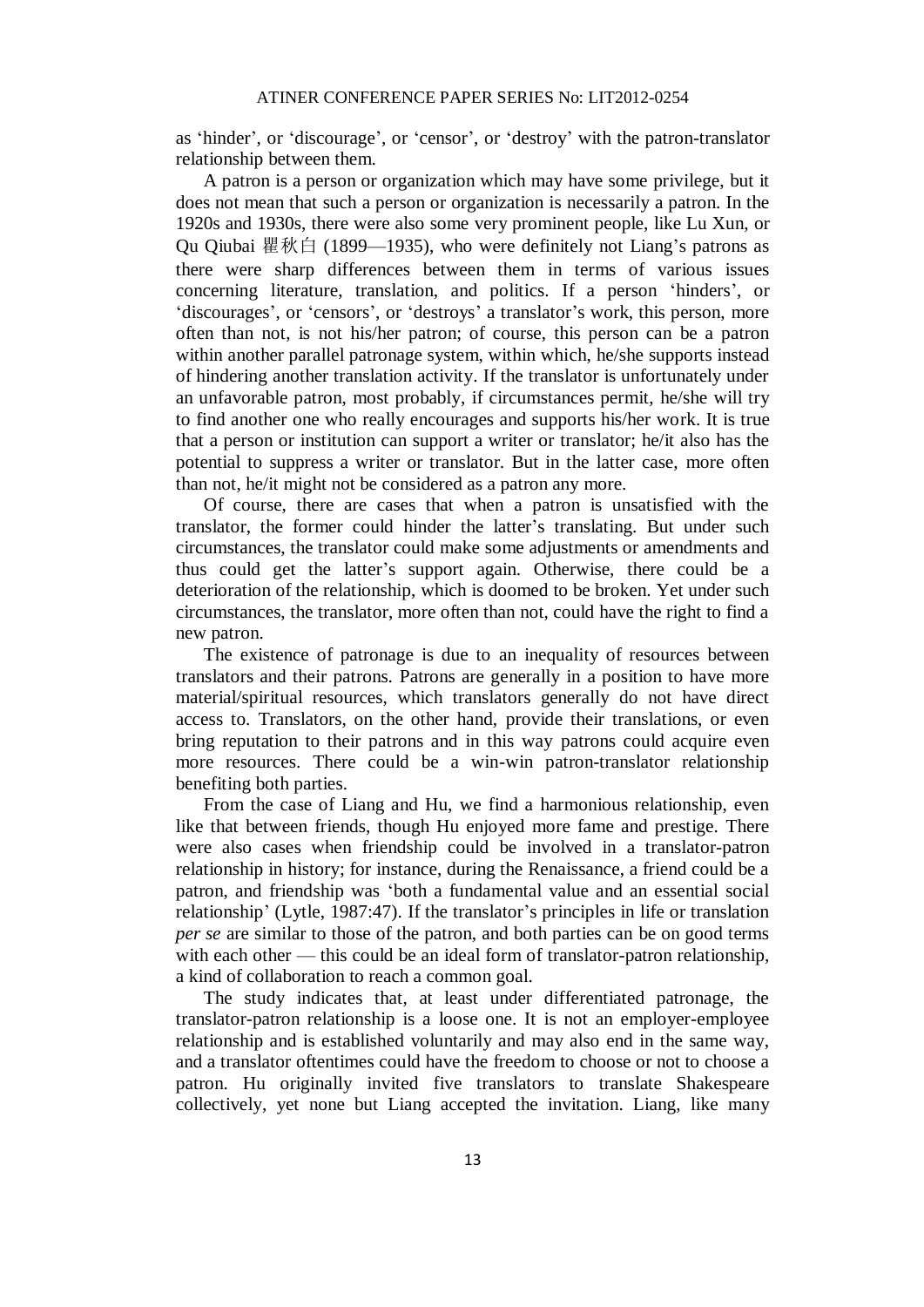intellectuals in modern China, valued the independence of thinking and personal freedom very much, and his relationship with the patron was based on personal will and mutual understanding.

Patronage is a complicated issue in translation studies and it may have different variations under different situations, and it is hard to have a law which could explain every aspect of the patron-translator relationship. The case study demonstrated a positive and constructive side of patronage. Foucault, from whom Lefevere borrowed the meaning of 'power', says that power is 'much more than a negative instance whose function is repression', and to take power as 'the force of a prohibition' is 'wholly negative, narrow, skeletal' (Foucault, 1980:119). When studying patronage, we should also avoid only looking at patronage from such a perspective. From the case study on Liang, we find patronage—here I borrow Foucault's words on this power—truly 'traverses and produces things', 'induces pleasures, forms knowledge, produces discourse', thus, 'it needs to be considered as a productive network which runs through the whole social body, much more than a negative instance whose function is repression' (*ibid.*:119). In the field of translation studies, patronage can thus be positively defined as the action of persons or organizations that offer financial support or use their influence to advance a translation activity; a patron is a sponsor or a supporter of a translation activity. A patron surely has certain restraint upon a translator, but it is important to bear in mind that this is not the prior function of patronage.

#### **References**

- Bai, L. (2001). 'Patronage and Translation: Hu Shi's Influence upon Liang Shiqiu's Translation of Shakespeare's Works.' *Chung Wai Literary Monthly* 30(7):159- 177. [in Chinese]
- Bennett, H. S. (1952). *English Books and Readers 1475 to 1557*. Cambridge: Cambridge University Press.
- \_\_\_\_(1965). *English Books and Readers 1558 to 1603*. Cambridge: Cambridge University Press.
- \_\_\_\_(1970). *English Books and Readers 1603 to 1640*. Cambridge: Cambridge University Press.
- Bogdanor, V. (ed.) (1991). *The Blackwell Encyclopaedia of Political Science*. UK: Blackwell Publishers.
- Compiling Committee of Education Chronicle of the Ministry of Education (1948). *The Second China Education Chronicle*. Shanghai: Commercial Press. [in Chinese]
- Freedman, A. (1994). *Patronage: An American Tradition*. Chicago: Nelson-Hall Publishing.
- Foucault, M. (1979). *Discipline & Punish* (translated from French by Alan Sheridan). New York: Vintage Books.
- \_\_\_\_ (1980). *Power/Knowledge: Selected Interviews and Other Writings 1972-1977* (edited by Colin Gordon, translated by Colin Gordon *et al*). New York: Pantheon Books.